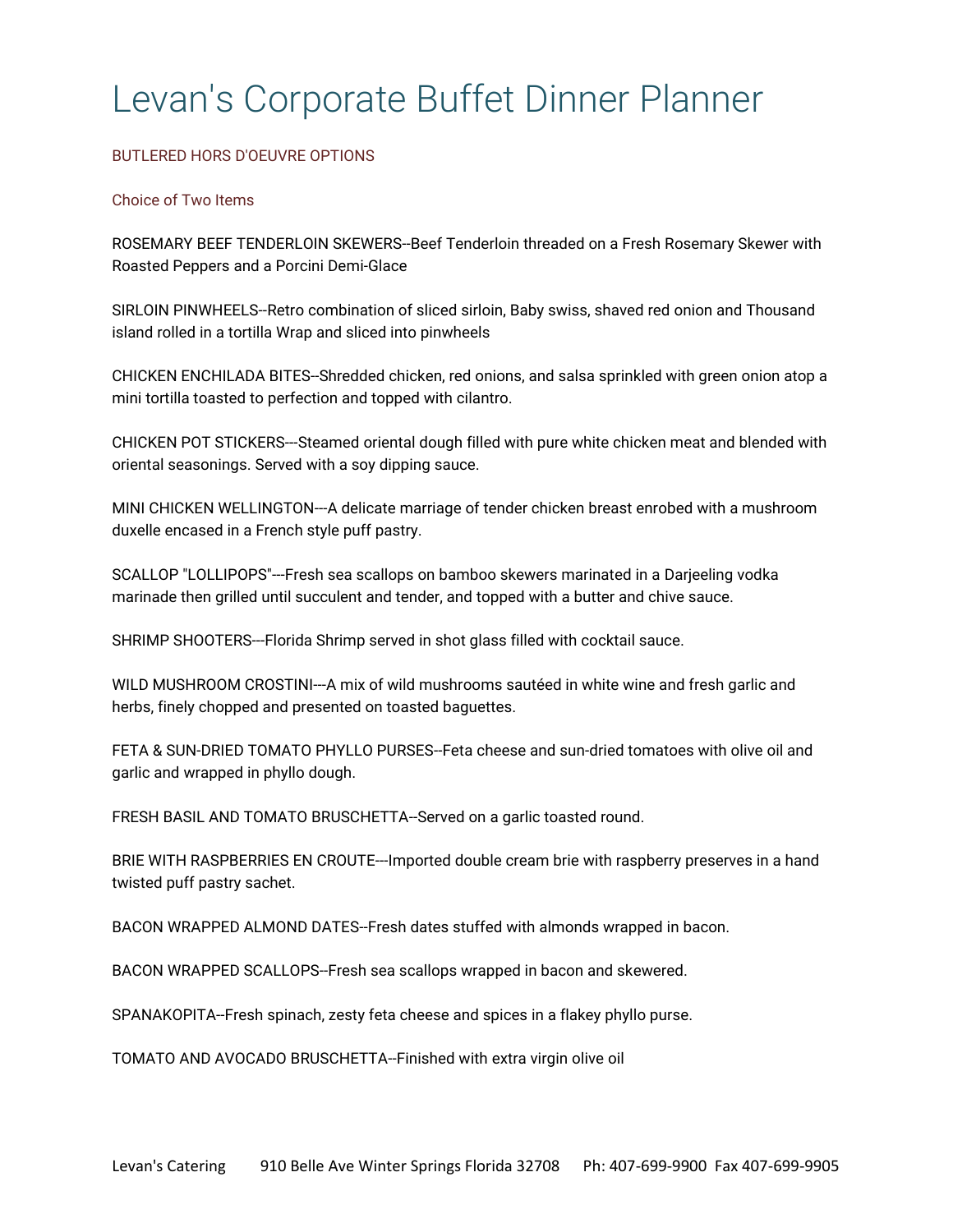# COLD HORS D'OEUVRE OPTIONS

## Choice of Two Items

ELABORATE PRESENTATION OF FRESH SEASONAL FRUITS---A lavish display of fresh seasonal melons, grapes, kiwi, tropical mango, papaya and fresh seasonal berries. Served with Levan's own strawberry & poppy seed dipping creams.

ITALIAN ANTIPASTO PRESENTATION To Include: ---Mozzarella Cheese, Pepperoncini's, Garbanzo, Tomatoes, marinated mushrooms, roasted red peppers, artichoke hearts, pepperoni, Salami, ham, and other various grilled vegetables.

ELABORATE PRESENTATION OF FRESH GARDEN CRUDITÉS--An elaborate display of fresh garden vegetables to include: Fresh broccoli, cauliflower, cucumbers, squash, cherry tomatoes, whole fresh raw green beans, mushrooms, asparagus, snow peas, brussels sprouts, red and green peppers and assorted mini vegetables. Served with ranch and bleu cheese dips.

DOMESTIC CHEESE DISPLAY---Lavish display of domestic cheeses to include: Swiss, cheddar, Monterey Jack and pepperoni cheeses with assorted crackers.

INTERNATIONAL CHEESE PRESENTATION---Lavish display of international cheeses to include brie, gouda, Port Salut, Swiss and sharp cheddar cheese with assorted crackers.

ROASTED RED PEPPER HUMMUS, TABBOULEH SALAD, and SUN-DRIED COUSCOUS---Served with an array of breads to include: toasted pita triangles, baguettes, flatbread.

## THE DINNER HOUR

# SALAD SELECTIONS

# Choice of One Item

Select the Salad from the list below. If you don't see what you are looking for please speak with your coordinator.

PURE PASSION SALAD---Wild baby greens with goat cheese, mango, toasted almonds and seasonal berries.

CAESAR SALAD---Romaine lettuce, chopped egg, thinly sliced rings of onion and croutons tossed with traditional Caesar salad dressing and grated parmesan cheese.

MILD AND BITTER GREENS WITH ASIAGO CROUTONS----A fresh garden delicacy with arugula, escarole, watercress, butter lettuce and Mache topped with large freshly made Asiago croutons.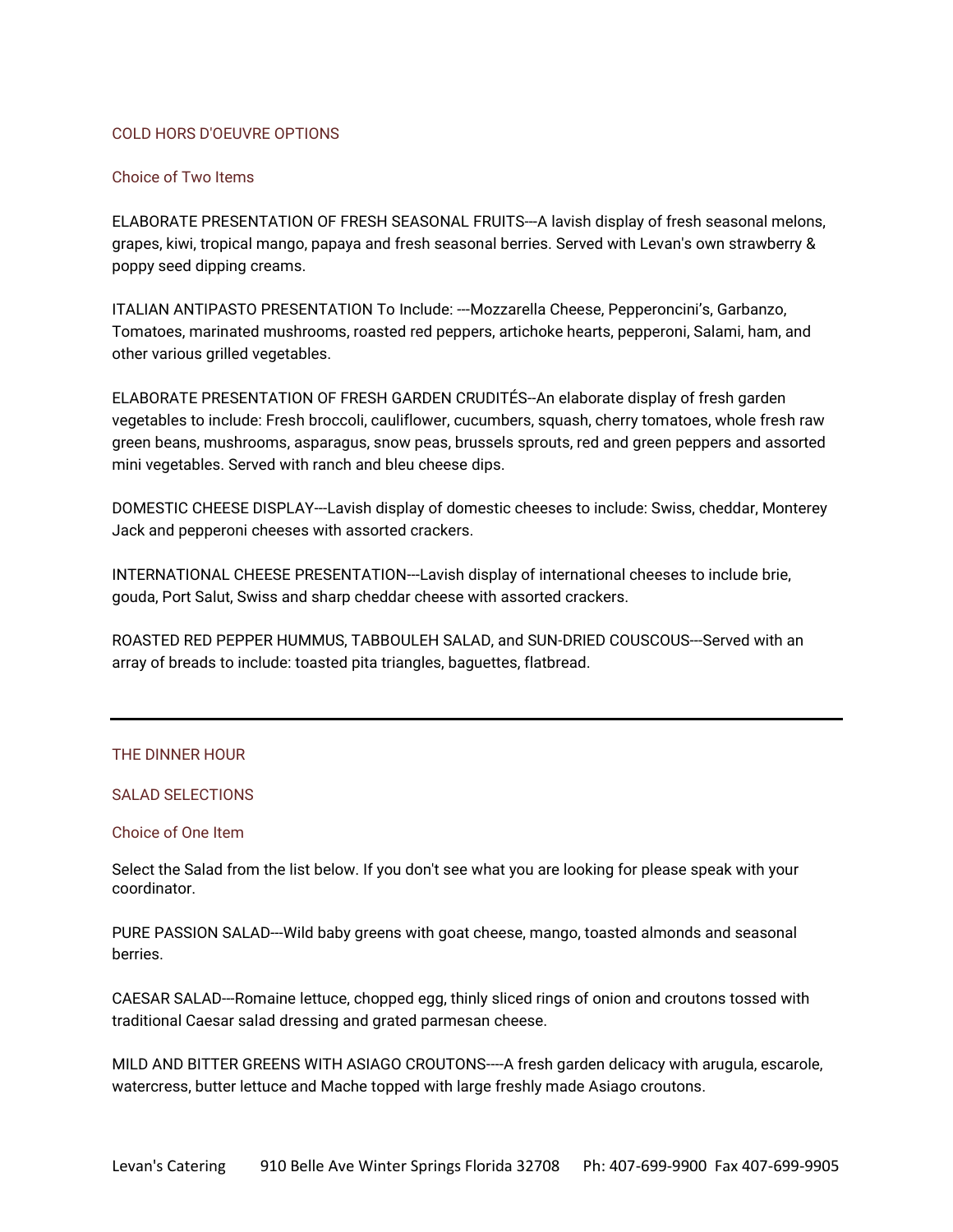TOSSED GARDEN GREENS WITH BABY VEGETABLES----Assorted greens including leaf, endive, bib, mache and radicchio, with assorted whole baby vegetables.

CUCUMBER BUNDLED MILD AND BITTER GREENS WITH ASIAGO CROUTONS--A fresh garden delicacy with arugula, escarole, watercress, butter lettuce and Mache bundled in thinly sliced cucumber topped with large freshly made Asiago croutons.

TOSSED GARDEN SALAD----Romaine and iceberg lettuce, grated carrots, red cabbage, radishes and green pepper strips served with choice of dressings.

MEDITERRANEAN SALAD---Vine-ripened tomatoes, chopped onions, green peppers, cucumbers, mushrooms, black olives and crumbled feta cheese tossed with basil, and oregano on a bed of radicchio with red wine vinegar.

# DUAL ENTRÉE CONCEPT

CHOICE OF TWO ENTRÉE ITEMS

# BEEF SELECTIONS

CARVED BEEF TENDERLOIN--Choice of roasted or grilled select seasoned beef tenderloin.

CARVED TOP ROUND OF BEEF---Prime top round of beef hand rubbed with coarsely ground black pepper and garlic, roasted to perfection. Served with horseradish and Dijon mustard cream.

CARVED ROASTED PRIME RIB OF BEEF---Choice cut prime rib of beef served with béarnaise sauce.

SMOKEY BBQ MARINATED & GRILLED FLANK STEAK (Also available in herb marinade)

4 oz. ROASTED FILET MIGNON---With Wild Mushroom or Béarnaise Sauce.

TOASTED SEED SEARED MEDALLIONS OF BEEF---Topped with a scallion and red pepper compound butter.

PAN-ROASTED MEDALLIONS OF BEEF TENDERLOIN---Topped with horseradish crust and served with pan gravy.

CARVED FLANK STEAK FLORENTINE---Choice flank steak stuffed with fresh spinach and feta cheese then roasted to perfection.

CARVED GRILLED FLANK STEAK SANGRIA---Choice flank steaks marinated in a fruity wine sauce, hand rubbed with coarsely ground black pepper, salt and thyme. Grilled over an open flame.

GRILLED BEEF TENDERLOIN KEBABS---Tenderloin of beef chunks, mushrooms, onions and bell peppers, skewered and grilled over an open flame.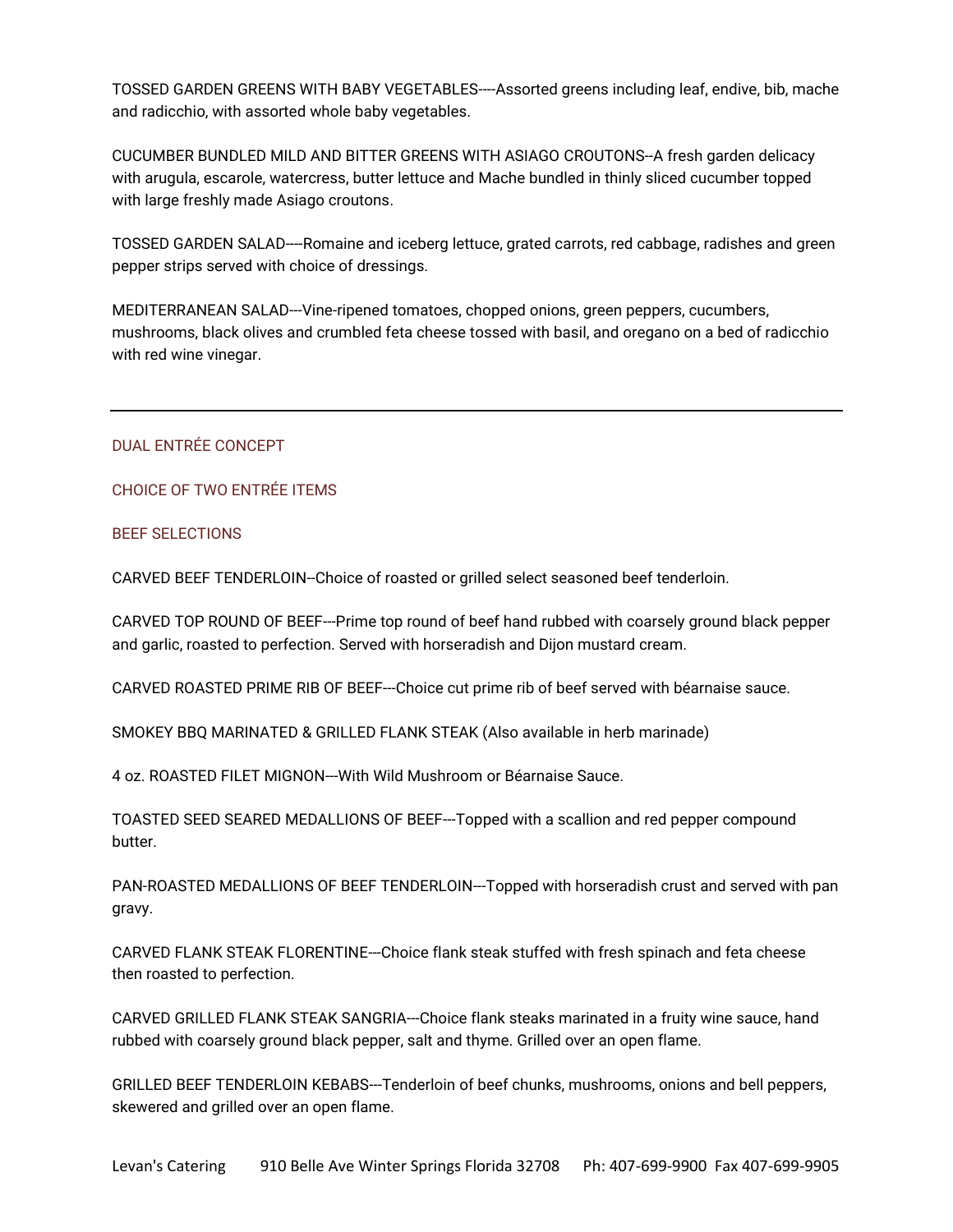# POULTRY SELECTIONS

CHICKEN BREAST PALERMO---Sautéed boneless, skinless breasts of chicken seasoned with Italian bread crumbs topped with prosciutto ham, havarti cheese and finished with port wine.

CHICKEN PICATTA---Seared boneless breast, lemon, caper, white wine, chicken stock,

ITALIAN PARSLEY STUFFED CHICKEN BREAST---Seared and roasted, stuffed with spinach, wild mushrooms, roasted garlic and ricotta cheese SERVED WITH A SUN-DRIED TOMATO CREAM SAUCE

BRANDIED CHICKEN BREASTS AND MUSHROOMS---Boneless skinless breast of chicken marinated in garlic oil and roasted. Topped with mushrooms in a brandy and parsley cream sauce.

COUSCOUS STUFFED CHICKEN BREAST---With feta, sundried tomatoes, and olives in a lemon butter sauce. Tuscan Roasted Chicken – pan roasted chicken with rosemary & herbs with a red wine & herb reduction French Chicken Breast – stuffed with smoked mozzarella, spinach, and herbs in a white wine rosemary sauce.

CHICKEN MARSALA---Sautéed chicken scaloppini in a mushroom sauce.

TERIYAKI BREAST OF CHICKEN---A boneless and skinless breast of chicken seasoned with oriental herbs and spices and topped with Levan's own teriyaki crème.

CHICKEN MILANESE--Breaded Chicken Cutlet Topped With Chopped Tomatoes And Mozzarella.

# SEAFOOD SELECTIONS

MAHI MAHI FILETS WITH TOMATO BASIL PUREE---Fresh mahi mahi lightly seasoned and baked to perfection then topped with tomato basil puree.

STUFFED SOLE FLORENTINE---Baked Fillet Of Sole Stuffed With Spinach And Cheese In A Tomato Dill Sauce.

POTATO CRUSTED SALMON---With Lemon Dill Sauce.

BASIL BUTTER SALMON STEAKS---Choice of salmon, halibut or sea bass steaks broiled in a basil and lemon marinade.

SHRIMP MICA---Large shrimp sautéed with shallots, scallions and garlic, splashed with white wine, chicken stock and tomato jus and finished with fresh tomato, basil and parsley, served over pasta of your choice.

SHRIMP MUMFORD ---Large shrimp sautéed with shallots and prosciutto in light lemon cream with peas, artichoke hearts and basil, served over pasta of your choice.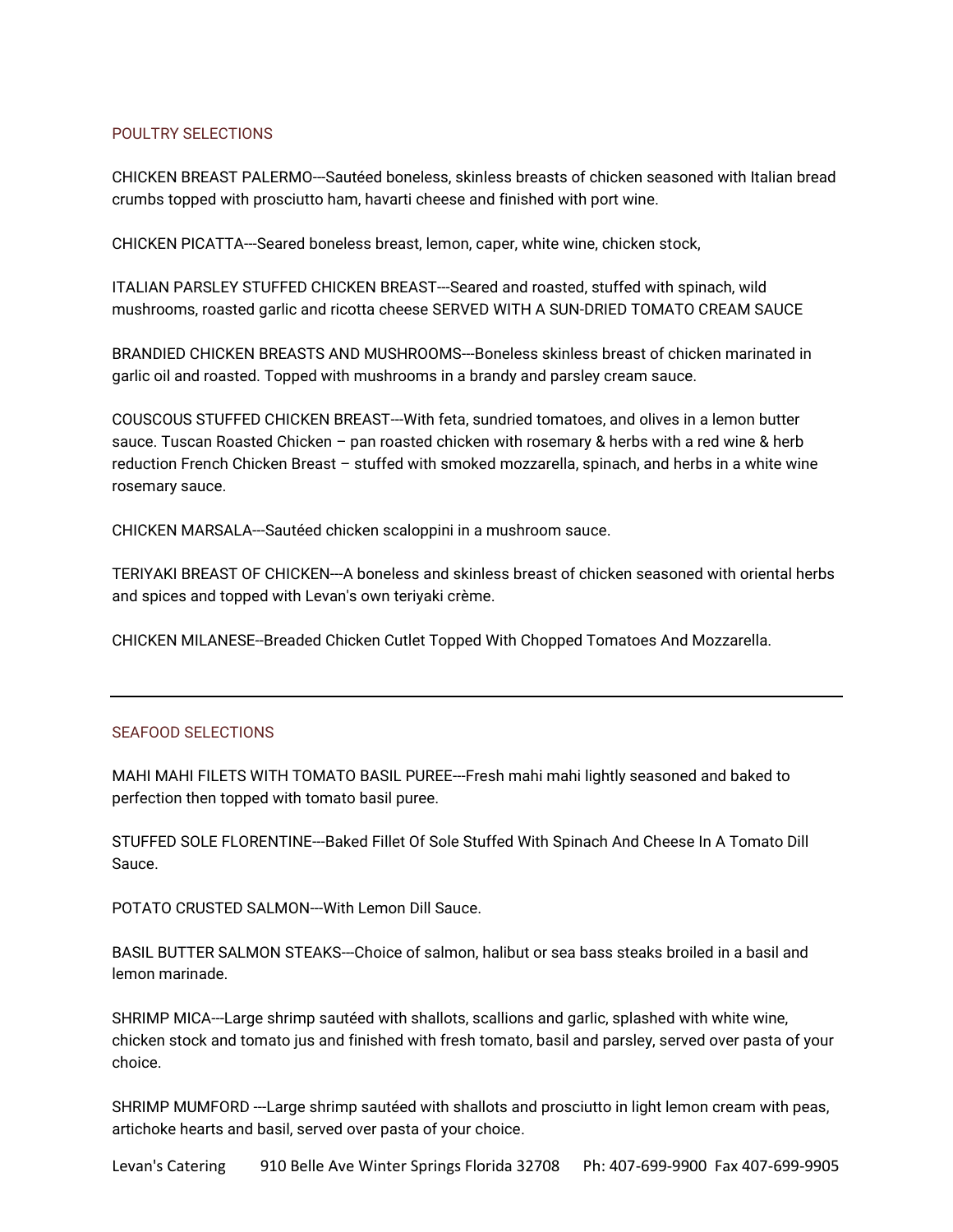# PORK SELECTIONS

SOY & GINGER MARINATED GRILLED PORK TENDERLOIN---Sliced over a warm Oriental vegetable and noodle stir-fry.

LATIN INSPIRED PORK BUTT---Seasoned with MOJO, sazon, Adobo and roasted to perfection

GRILLED PORK TENDERLOIN---Choice pork tenderloin marinated in teriyaki and grilled over an open flame.

CARVED SESAME PORK LOIN---Marinated pork tenderloin slowly roasted. Accompanied by roasted sesame seeds and soy sauce.

HONEY-GLAZED HAM---Lean ham brushed with honey glaze and baked to perfection.

# STARCH SELECTIONS

#### CHOICE OF ONE ITEM

MARTINI POTATO BAR--Idaho potato blended with garlic and cheddar cheese and oven browned. Served with sautéed mushrooms, hickory smoked bacon bits, sour cream, whipped butter and chives. Presented in martini glasses., Caramelized Onions, Chopped Black Olives, Sundried Tomatoes in a martini glass.

ROSEMARY GARLIC POTATOES---Sliced new potatoes lightly seasoned and oven roasted.

BALSAMIC ROASTED POTATO WEDGES---With Olive Oil, Salt, And Pepper.

BASIL MASHED POTATOES ---With a Lemon Buerre Blanc.

FINGERLING POTATOES---Served with Garlic and Caramelized Onions.

POTATOES AU GRATIN---With a Creamy Cheddar Cheese Sauce.

BUTTERNUT SQUASH RISOTTO---Butternut squash diced and lightly sautéed seasoned and folded in with risotto.

SPINACH INFUSED BASMATI BLEND RICE---A rice native to Pakistan, basmati blend is a combination of basmati rice, spinach, wheat berry, and tomato orzo pasta.

WHITE AND WILD RICE FLORENTINE---A mixture of seasoned whole grain white and wild rice.

TORTELLINI MEDLEY --Tomato, egg and spinach pasta shells stuffed with ricotta cheese and served with choice of Alfredo, pesto, marinara and mushroom and herbs.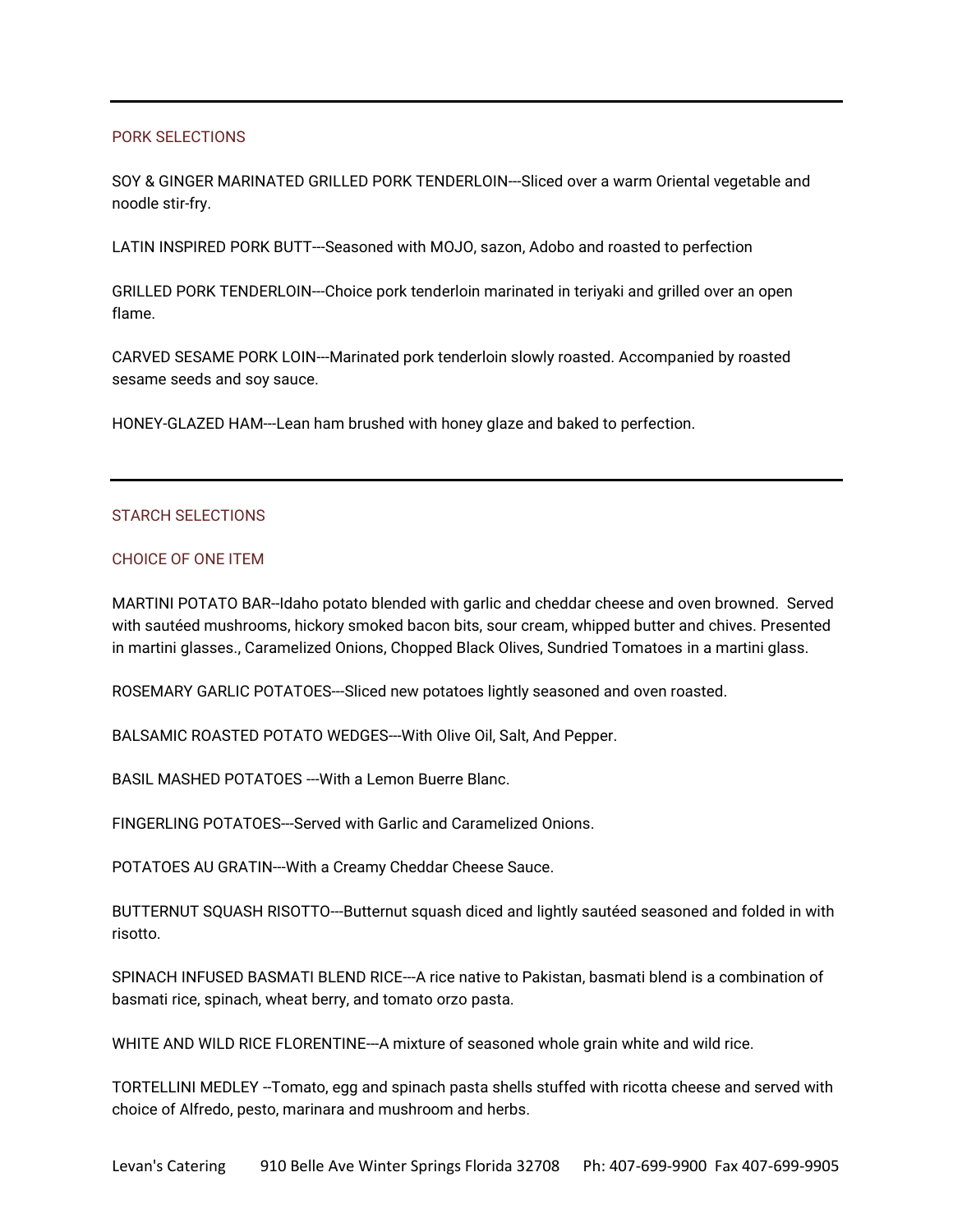# VEGETABLE SELECTIONS

## CHOICE OF ONE ITEM

STEAMED FRESH ASPARAGUS --Fresh asparagus spears lightly seasoned and steamed.

STEAMED VEGETABLE MEDLEY-- Garden fresh broccoli, cauliflower and carrots, steamed and served with a cheddar cheese sauce.

VEGETABLE FAN-- Steamed baby carrots, fresh snow peas and sliced summer squash make this fresh vegetable fan.

WHOLE GREEN BEANS AND BABY CARROTS -- Garden fresh whole green beans and baby carrots steamed and lightly seasoned.

GRILLED TOMATOES. ONIONS, MUSHROOMS, AND ZUCCHINI --Garden fresh vegetables brushed with olive oil and grilled over an open flame.

STEAMED BROCCOLI --Garden fresh broccoli florets lightly seasoned and steamed.

SAUTÉED ASPARAGUS AND SNOW PEAS-- Fresh asparagus blanched and sautéed with snow peas in butter.

BABY CARROTS WITH HONEY GLAZE --Tender baby carrots, steamed and glazed with honey.

GRILLED TUSCAN VEGETABLES -- fresh zucchini, yellow squash, mushrooms, onions and carrots tossed in fresh herbs and spices

#### INCLUDED ITEMS

ASSORTED ROLLS WITH WHIPPED BUTTER PATS

CHOICE OF LEVAN'S HOMEMADE CAKES. PIES OR MINI DESSERT PRESENTATION

FRESH-BREWED PREMIUM COFFEE Fresh Columbian Coffee, Regular or Decaf

ICED TEA AND LEMON WEDGES

ICED WATER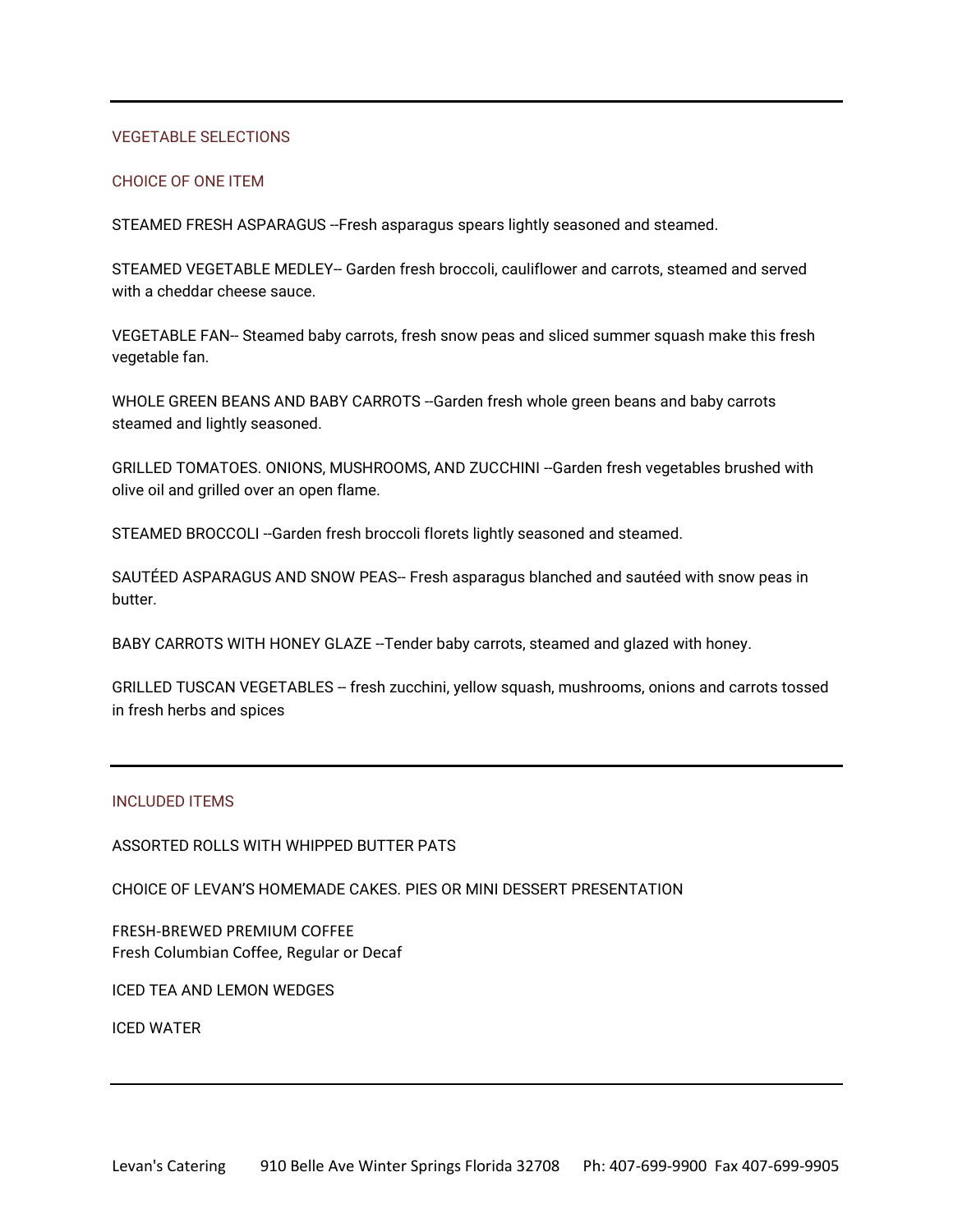# SERVICE STYLES

# Formal China & Linen

Choice of Colored Linen Table covers/Overlays and Napkins, Appropriate Table skirting, Choice Of China Dinner Service, Stainless Flatware, Stemmed Glassware, Appropriate Serving Trays And Equipment, All Incidental Supplies.

# **STAFF**

# (Included in your per person price)

Appropriately Attired Serving Personnel. Our Skilled Staff Will Oversee All Elements of Service for the Day. We Will Provide an Event Managers, Waiters, Chefs. (Number of Servers Dependent Upon Final Guarantee.)

# PRICE

Average price \$34.95 per person plus 19% service and applicable Florida state sales tax. Actual price based on selections Speak with your coordinator and allow them to provide you with a custom quote